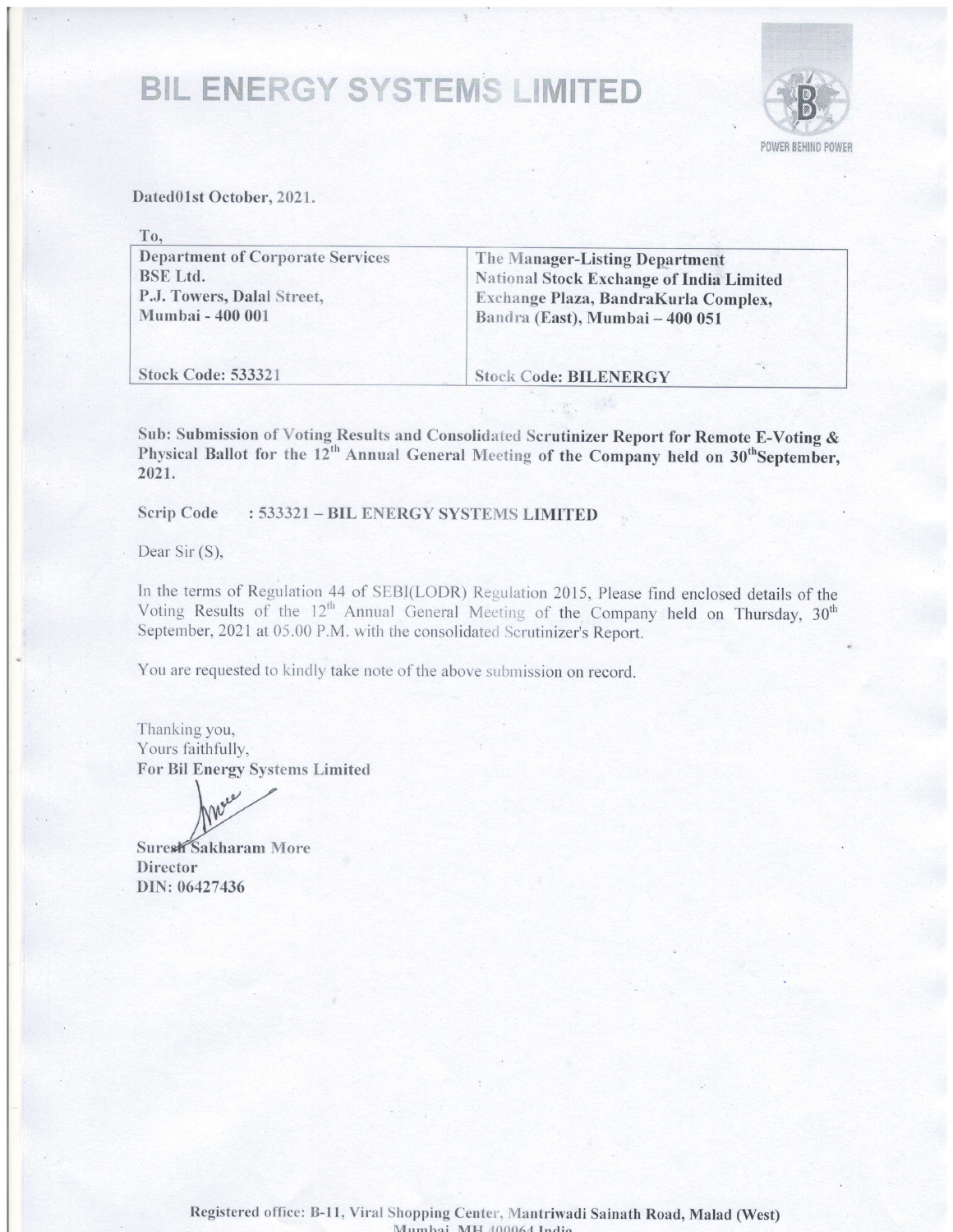## CONSOLIDATED SCRUTINIZER REPORT FOR REMOTE E-VOTING AND ELECTRONIC VOTING

---------------------------------------------------------------------------------------------------------------------------------------

[Pursuant to Section 108 of the Companies Act, 2013 read with Rule 20 of the Companies (Management and Administration) Rules, 2014 as amended by Companies (Management and Administration) Amendment Rules, 2015]

To

The Board of Directors Bil Energy Systems Limited B-11, Viral Shopping Center, Mantriwadi Sainath Road, Malad (West) Mumbai 400 064

Dear Sir,

Consolidated Scrutinizer's Report on voting through Remote E-Voting and Electronic Voting at the Annual General Meeting of the Bil Energy Systems Limited held on Thursday, September 30, 2021 at 05.00 p.m. through video conferencing ('VC') / other audio visual means 'OAVM').

I, Bhuwnesh Bansal, Practicing Company Secretary (FCS – 6526/CP-9089) have been appointed as the Scrutinizer by the Board of Directors of the Company at meeting held on 01<sup>st</sup> September, 2021, to conduct the following.

- i) Remote e-voting process done by the shareholders of the Company pursuant to the provisions of Section 108 of the Companies Act, 2013, read with Rule 20 of the Companies (Management and Administration) Rules, 2014; and
- ii) Electronic Voting at the AGM under the provision of Section 109 of the Companies Act, 2013 read with Rule 21 of the Companies (Management and Administration) Rules, 2014 at the AGM held on 30th September, 2021 at 05:00 P.M.

The notice dated September 01, 2021, convening the AGM, as confirmed by the Company was sent to the shareholders in respect of the below mentioned resolutions proposed to be passed at the AGM of the Company through electronic mode to those Members whose email addresses are registered with the Company/ Depositories, in compliance with the MCA Circular dated April 8, 2020, April 13, 2020 and January 13, 2021 (collectively referred to as "MCA Circulars") and read with SEBI Circular dated May 12, 2020 and January 15, 2021.

The Company had availed the e-voting facility offered by National Securities Depository Limited (NSDL) for conducting remote e-voting by the Shareholders of the Company.

The voting period for remote e-voting commenced on Monday, September 27, 2021 (9:00 a.m.) and ended on Wednesday, September 29, 2021 (5:00 p.m.) and the NSDL e-voting platform was disabled thereafter.

> BHUWNES by BHUWNESH H BANSAL Date: 2021.10.01 12:44:30 +05'30'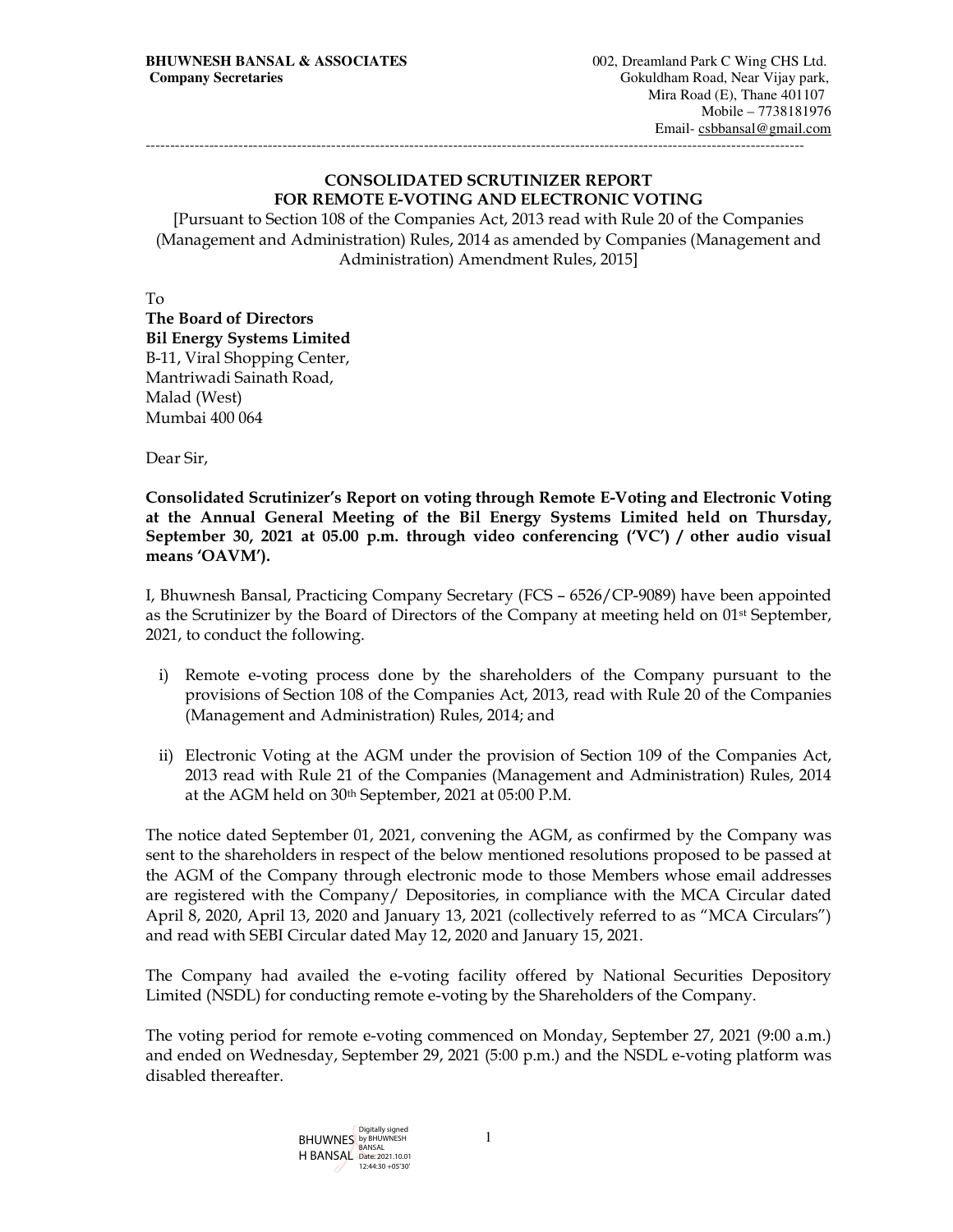The Company had also provided remote e-voting facility to the shareholders present at the AGM through VC/OAVM and who had not cast their vote earlier.

---------------------------------------------------------------------------------------------------------------------------------------

## Responsibility of the Management

The management of the Company is responsible to ensure compliance with the requirement of Companies Act, 2013 and the rules made there under in relation to exercising of voting right through electronic means on the resolutions as set out in the notice convening the Annual General Meeting dated September 01, 2021.

## Responsibility as a Scrutinizer

My responsibility, as the scrutinizer for the Remote E-Voting and Electronic Voting at the Annual General Meeting is restricted to make a Scrutinizer's Report of the votes cast "in favour" or "against" the resolutions set out in the notice convening the Annual General Meeting, based on the reports generated from the E-voting system provided by National Securities Depository Limited (NSDL), the authorized agency engaged by the Company for providing E-voting facilities and also at the time of Electronic Voting during the Annual General Meeting.

I submit my report as under:-

- 1. On completion of E-voting period, in compliance of the provisions of Rule 20 (4) (xii) of the Companies (Management and Administration) Amendment Rules, 2015.
- 2. At the Annual General Meeting of the Company held on 30th September, 2021, the Company had also provided remote e-voting facility to the shareholders present at the AGM through VC/OAVM and who had not cast their vote earlier

## The result of the remote e-voting and during the AGM in respect of the said resolution as under:-

## ORDINARY BUSINESS:

## Resolution 1

To receive, consider and adopt the Audited Financial Statement of the Company for the year ended 31st March, 2021 including Audited Balance Sheet as at 31st March, 2021 and the Statement of Profit & Loss Account and Statement of Cash Flow, for the year ended as on that date together with the reports of the Board of Directors and Auditors thereon.:-

(i) Voted in Favour of the resolution:-

| Number of members | Number of Valid    | $\%$ of total number |
|-------------------|--------------------|----------------------|
| voted             | votes cast by them | of Valid votes cast  |
| 113               | 72531219           | 99.98%               |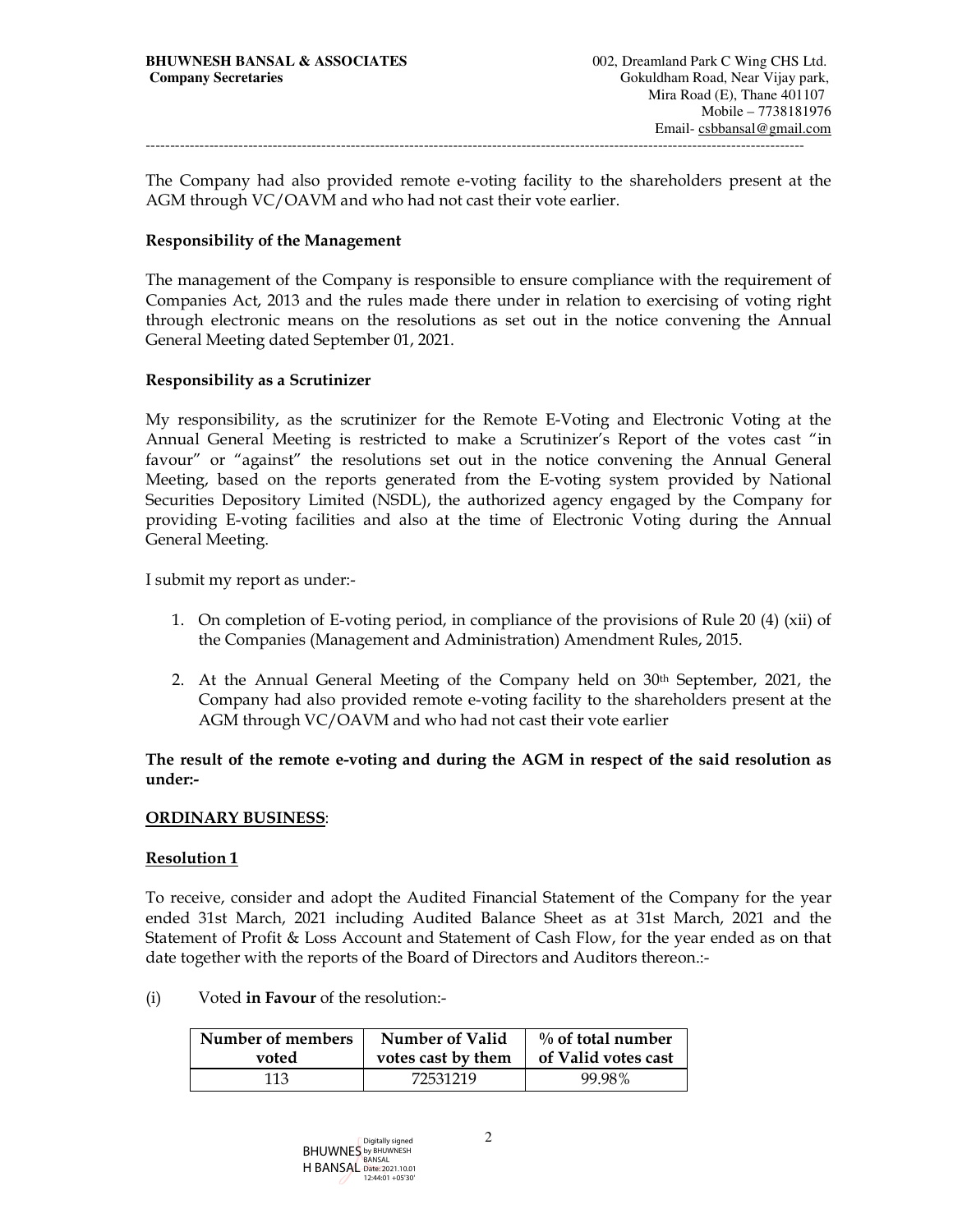## (ii) Voted against the resolution:

| Number of members | Number of Valid    | $\%$ of total number |
|-------------------|--------------------|----------------------|
| voted             | votes cast by them | of Valid votes cast  |
| 38                | 17172              | $0.02\%$             |

## (iii) Invalid votes

| Number of members whose votes | Number of invalid votes |
|-------------------------------|-------------------------|
| were declared invalid         | cast by them            |
| Ni1                           | Nil                     |

## SPECIAL BUSINESS:

## Resolution 2

To Appoint Mr Rajendra Kumar Choudhary (DIN: 00494663) as Director of the Company:-

## Type of Resolution: Ordinary Resolution:-

(i) Voted in Favour of the resolution:-

| Number of members | Number of Valid    | $\%$ of total number |
|-------------------|--------------------|----------------------|
| voted             | votes cast by them | of Valid votes cast  |
| 108               | 15894159           | 99.88%               |

## (ii) Voted against the resolution:

| Number of members | Number of Valid    | $\%$ of total number |
|-------------------|--------------------|----------------------|
| voted             | votes cast by them | of Valid votes cast  |
| ΩO                | 18372              | $0.12\%$             |

## (iii) Invalid votes

| Number of members whose votes | Number of invalid votes |
|-------------------------------|-------------------------|
| were declared invalid         | cast by them            |
| 74                            | 56635860                |

BHUWNES H BANSAL Digitally signed by BHUWNESH BANSAL Date: 2021.10.01 12:43:32 +05'30'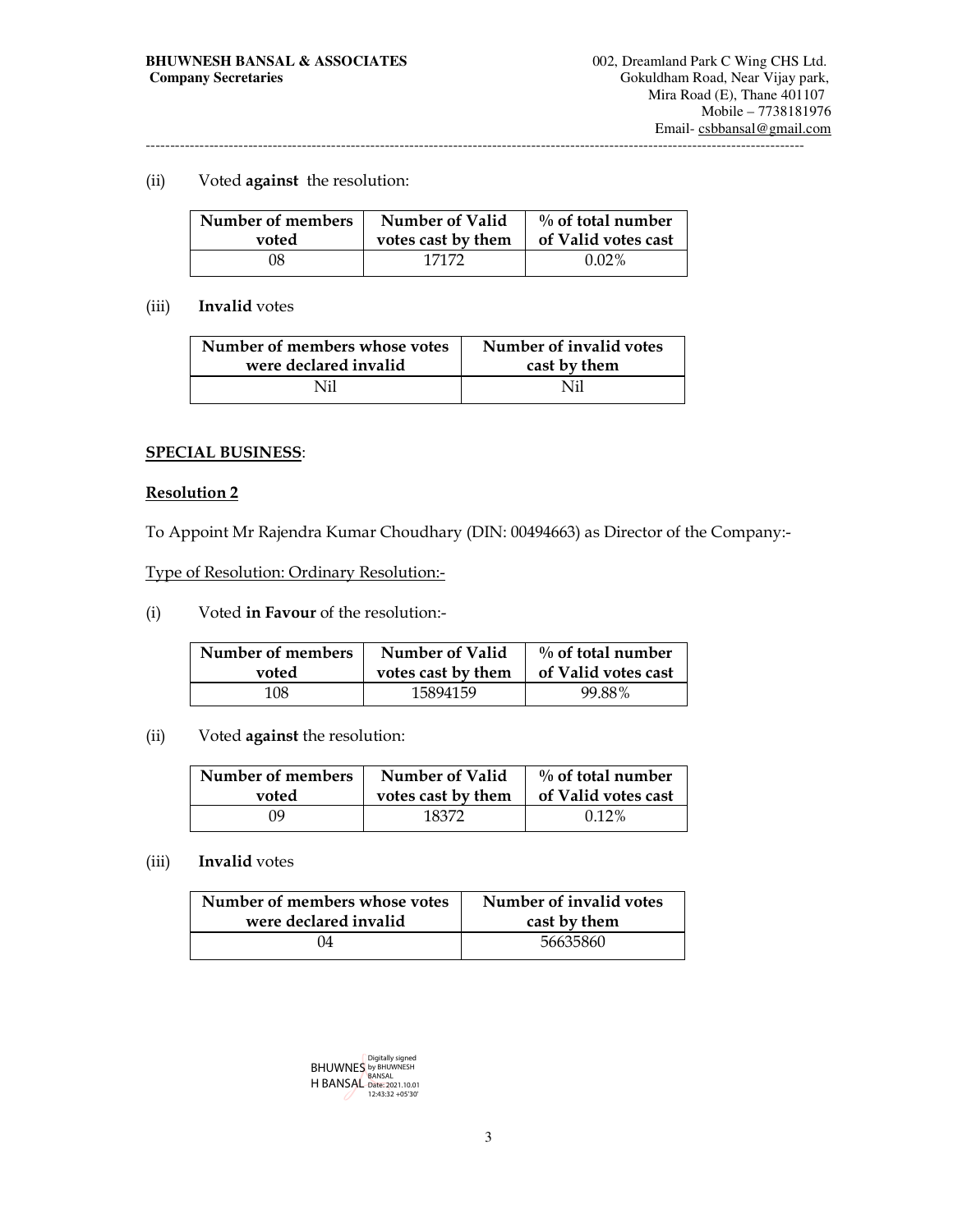---------------------------------------------------------------------------------------------------------------------------------------

## Resolution 3

To Appoint Mr Michael Elias Dalmet (DIN: 07240618) as an Independent Director for the term of five years on the Board of the Company:-

Type of Resolution: Special Resolution:-

(i) Voted in Favour of the resolution:-

| Number of members | Number of Valid    | $\%$ of total number |
|-------------------|--------------------|----------------------|
| voted             | votes cast by them | of Valid votes cast  |
| 112               | 72530019           | 99.97%               |

## (ii) Voted against the resolution:

| Number of members | <b>Number of Valid</b> | $\%$ of total number |
|-------------------|------------------------|----------------------|
| voted             | votes cast by them     | of Valid votes cast  |
| NQ                | 18372                  | $0.03\%$             |

## (iii) Invalid votes

| Number of members whose votes | Number of invalid votes |
|-------------------------------|-------------------------|
| were declared invalid         | cast by them            |
| Nil                           | Ni1                     |

## Resolution 4

To Appoint Mr Sureshkumar Anandilal Choudhary (DIN: 00494510) as a Non-Executive Director of the Company:-

Type of Resolution: Ordinary Resolution:-

(i) Voted in Favour of the resolution:-

| Number of members | Number of Valid    | $\%$ of total number |
|-------------------|--------------------|----------------------|
| voted             | votes cast by them | of Valid votes cast  |
| 108               | 15894159           | 99.88%               |

## (ii) Voted against the resolution:

| Number of members | <b>Number of Valid</b> | $\%$ of total number |
|-------------------|------------------------|----------------------|
| voted             | votes cast by them     | of Valid votes cast  |
| NQ                | 18372                  | $0.12\%$             |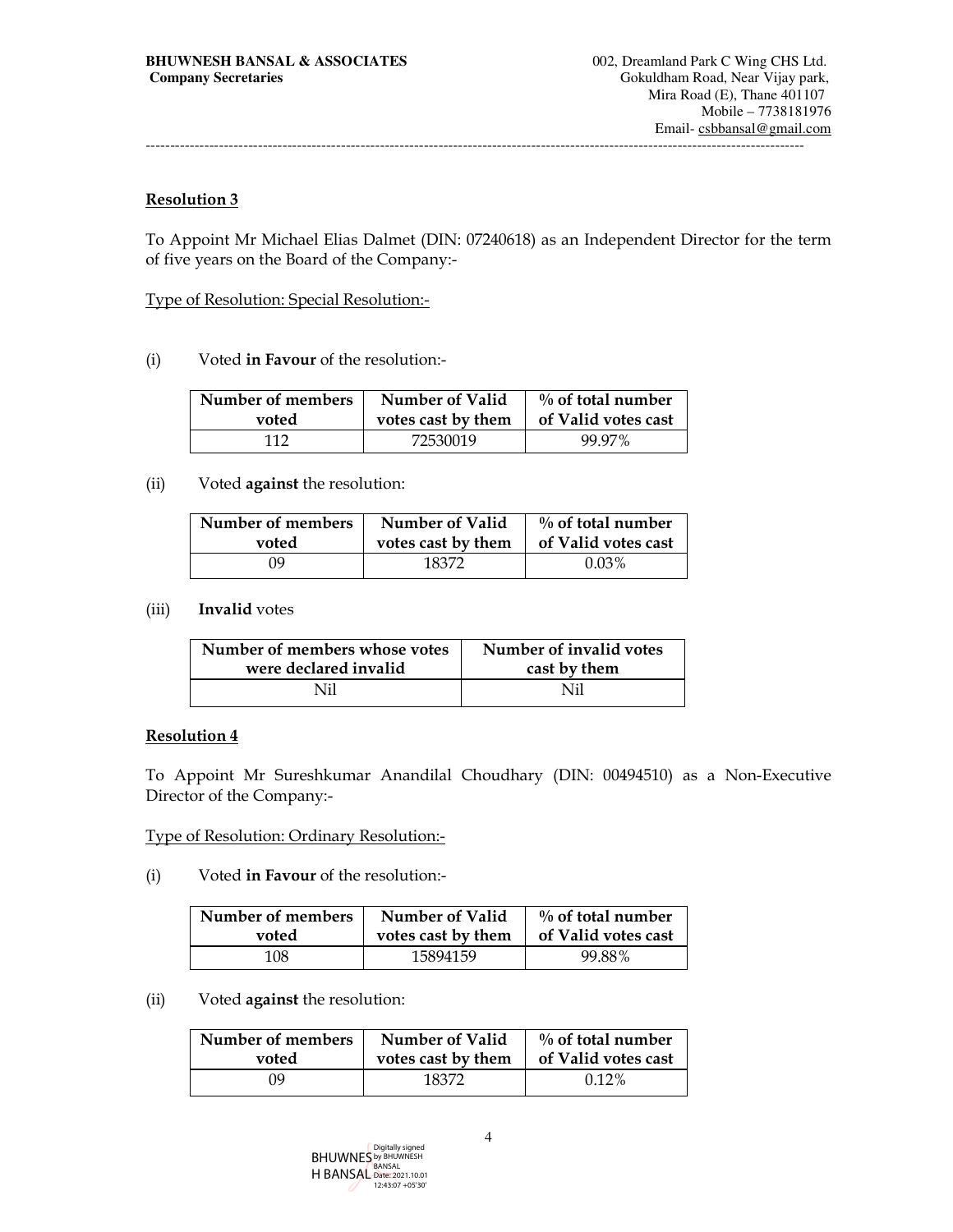## (iii) Invalid votes

| Number of members whose votes | Number of invalid votes |  |
|-------------------------------|-------------------------|--|
| were declared invalid         | cast by them            |  |
| 04                            | 56635860                |  |

## Resolution 5

To Re-appoint Ms Kiren Shrivastav (DIN: 01078946) as an Independent Director for term of five years on the Board of the Company:-

Type of Resolution: Special Resolution:-

(i) Voted in Favour of the resolution:-

| Number of members | Number of Valid    | $\%$ of total number |
|-------------------|--------------------|----------------------|
| voted             | votes cast by them | of Valid votes cast  |
| 112               | 72530019           | 99.97%               |

(ii) Voted against the resolution:

| Number of members | Number of Valid    | $\%$ of total number |
|-------------------|--------------------|----------------------|
| voted             | votes cast by them | of Valid votes cast  |
| NQ                | 18372              | $0.03\%$             |

#### (iii) Invalid votes

| Number of members whose votes | Number of invalid votes |  |
|-------------------------------|-------------------------|--|
| were declared invalid         | cast by them            |  |
| Ni1                           | Nil                     |  |

## Resolution 6

To Re-appoint Mr Suresh Sakharam More (DIN: 06873425) as an Independent Director for the period of five years on the Board of the Company:-

## Type of Resolution: Special Resolution:-

(i) Voted in Favour of the resolution:-

| Number of members | <b>Number of Valid</b> | $\%$ of total number |
|-------------------|------------------------|----------------------|
| voted             | votes cast by them     | of Valid votes cast  |
| 117               | 72530019               | 99.97%               |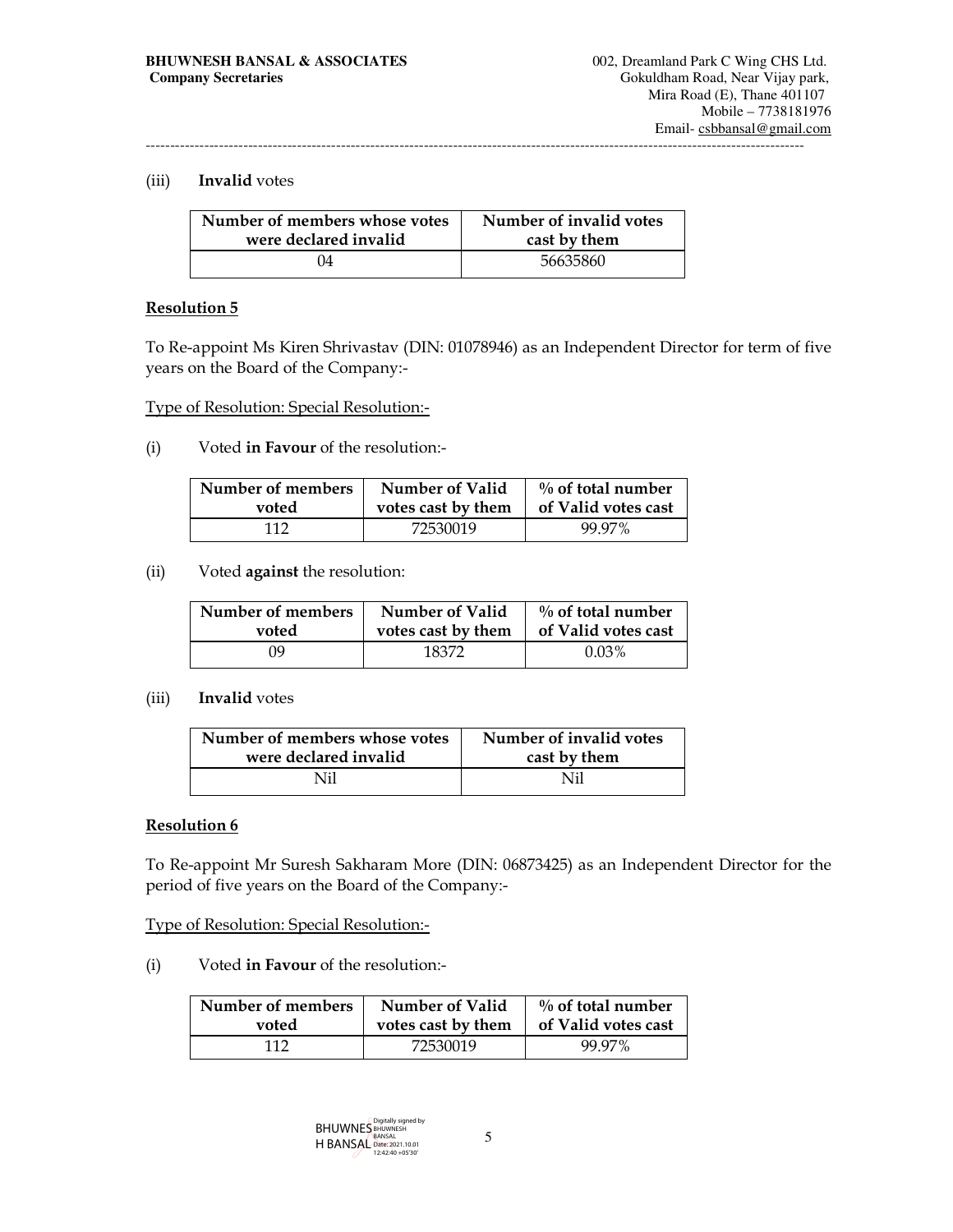## (ii) Voted against the resolution:

| Number of members | Number of Valid    | $\%$ of total number |
|-------------------|--------------------|----------------------|
| voted             | votes cast by them | of Valid votes cast  |
| NQ                | 18372              | $0.03\%$             |

## (iii) Invalid votes

| Number of members whose votes | Number of invalid votes |  |
|-------------------------------|-------------------------|--|
| were declared invalid         | cast by them            |  |
| Nil                           | Nil                     |  |

## Resolution 7

To deliver the Documents to Shareholders on requisition of the Company:-

Type of Resolution: Ordinary Resolution:-

(i) Voted in Favour of the resolution:-

| Number of members | Number of Valid    | $\%$ of total number |
|-------------------|--------------------|----------------------|
| voted             | votes cast by them | of Valid votes cast  |
| 115.              | 72542659           | 99.99%               |

## (ii) Voted against the resolution:

| Number of members | Number of Valid    | $\%$ of total number |
|-------------------|--------------------|----------------------|
| voted             | votes cast by them | of Valid votes cast  |
| 06                | 5732               | $0.01\%$             |

## (iii) Invalid votes

| Number of members whose votes | Number of invalid votes |  |
|-------------------------------|-------------------------|--|
| were declared invalid         | cast by them            |  |
| Nil                           | Nil                     |  |

| <b>BHUWNE</b> Digitally signed |                                         |
|--------------------------------|-----------------------------------------|
| SH                             | <b>BANSAL</b>                           |
| <b>BANSAL</b>                  | Date: 2021.10.01<br>$12:42:14 + 05'30'$ |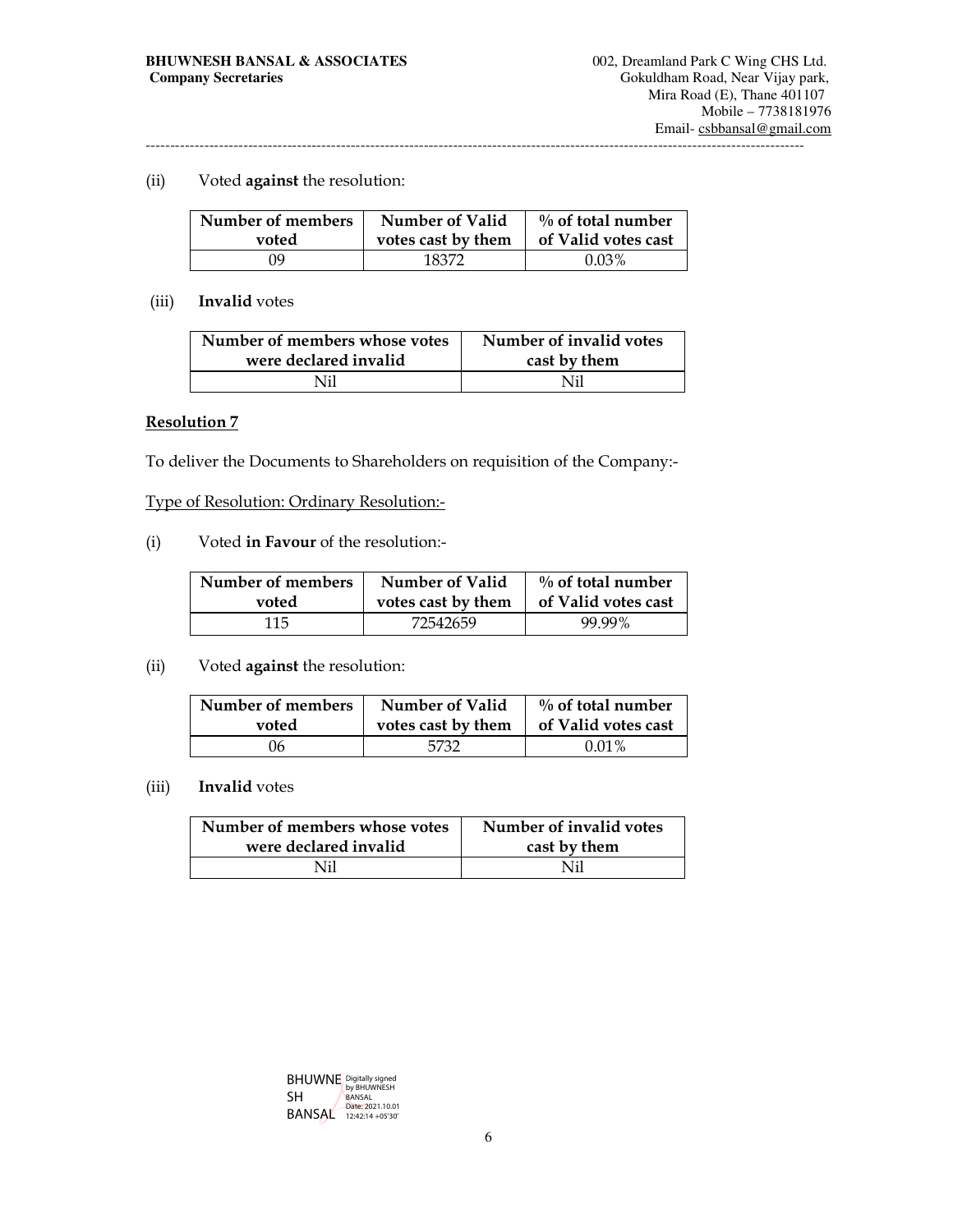The above resolution stands passed under E-voting and Electronic Voting during the AGM with requisite majority.

The electronic data and all other relevant records relating to the E-voting shall remain in our safe custody and shall be handed over to the Company.

Thanking You. Yours faithfully, For Bhuwnesh Bansal & Associates

BHUWNES H BANSAL Digitally signed by BHUWNESH BANSAL Date: 2021.10.01 12:41:19 +05'30'

Bhuwnesh Bansal Proprietor FCS No. – 6526 CP No. – 9089 UDIN - F006526C001059743 Place: Mumbai Date: 01/10/2021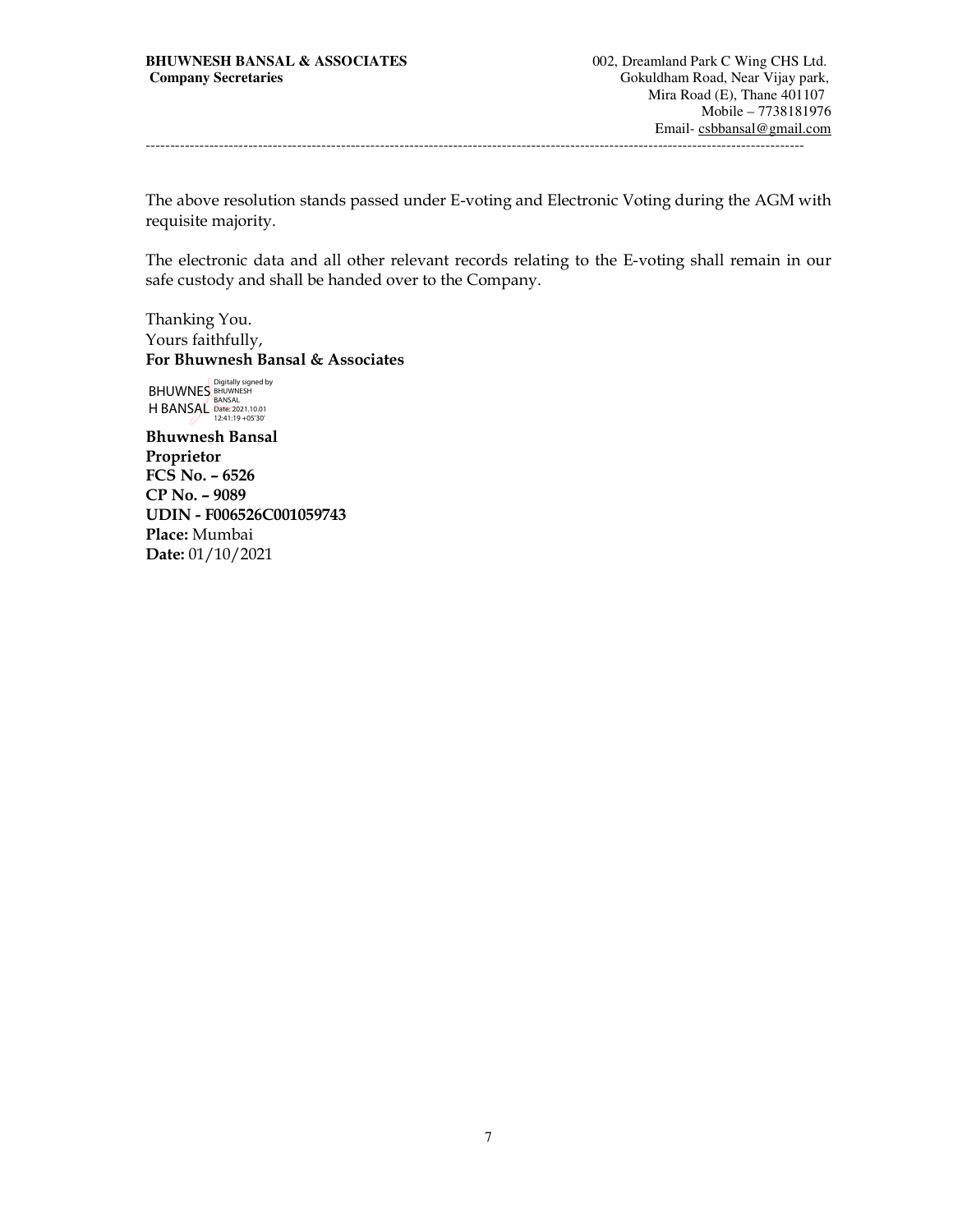| <b>General information about company</b>                                                    |                               |  |
|---------------------------------------------------------------------------------------------|-------------------------------|--|
| Scrip code                                                                                  | 533321                        |  |
| <b>NSE Symbol</b>                                                                           | <b>BILENERGY</b>              |  |
| <b>MSEI</b> Symbol                                                                          |                               |  |
| <b>ISIN</b>                                                                                 | <b>INE607L01029</b>           |  |
| Name of the company                                                                         | <b>BIL ENERGY SYSTEMS LTD</b> |  |
| Type of meeting                                                                             | <b>AGM</b>                    |  |
| Date of the meeting / last day of receipt of postal ballot forms (in case of Postal Ballot) | 30-09-2021                    |  |
| Start time of the meeting                                                                   | 05:00 PM                      |  |
| End time of the meeting                                                                     | 05:10 PM                      |  |

| <b>Scrutinizer Details</b>                |                                         |  |  |  |  |  |
|-------------------------------------------|-----------------------------------------|--|--|--|--|--|
| Name of the Scrutinizer                   | <b>Bhuwnesh Bansal</b>                  |  |  |  |  |  |
| Firms Name                                | <b>BHUWNESH BANSAL &amp; ASSOCIATES</b> |  |  |  |  |  |
| <b>Oualification</b>                      | <b>CS</b>                               |  |  |  |  |  |
| Membership Number                         | 6529                                    |  |  |  |  |  |
| Date of Board Meeting in which appointed  | $01-09-2021$                            |  |  |  |  |  |
| Date of Issuance of Report to the company | $01-10-2021$                            |  |  |  |  |  |

| <b>Voting results</b>                                                        |                |  |  |  |  |  |
|------------------------------------------------------------------------------|----------------|--|--|--|--|--|
| Record date                                                                  | 23-09-2021     |  |  |  |  |  |
| Total number of shareholders on record date                                  | 20295          |  |  |  |  |  |
| No. of shareholders present in the meeting either in person or through proxy |                |  |  |  |  |  |
| a) Promoters and Promoter group                                              | $\Omega$       |  |  |  |  |  |
| b) Public                                                                    |                |  |  |  |  |  |
| No. of shareholders attended the meeting through video conferencing          |                |  |  |  |  |  |
| a) Promoters and Promoter group                                              | 3              |  |  |  |  |  |
| b) Public                                                                    | 5 <sup>°</sup> |  |  |  |  |  |
| No. of resolution passed in the meeting                                      |                |  |  |  |  |  |
| Disclosure of notes on voting results                                        |                |  |  |  |  |  |

| Resolution(1)                                                               |                                                                                                                                                                                                                                                                                                                                                     |  |  |  |  |
|-----------------------------------------------------------------------------|-----------------------------------------------------------------------------------------------------------------------------------------------------------------------------------------------------------------------------------------------------------------------------------------------------------------------------------------------------|--|--|--|--|
| Resolution required: (Ordinary / Special)                                   | Ordinary                                                                                                                                                                                                                                                                                                                                            |  |  |  |  |
| Whether promoter/promoter group are interested<br>in the agenda/resolution? | N <sub>o</sub>                                                                                                                                                                                                                                                                                                                                      |  |  |  |  |
| Description of resolution considered                                        | To receive, consider and adopt the Audited Financial Statement of the Company for<br>the year ended 31st March, 2021 including Audited Balance Sheet as at 31st March,<br>2021 and the Statement of Profit & Loss Account and Statement of Cash Flow, for the<br>year ended as on that date together with the reports of the Board of Directors and |  |  |  |  |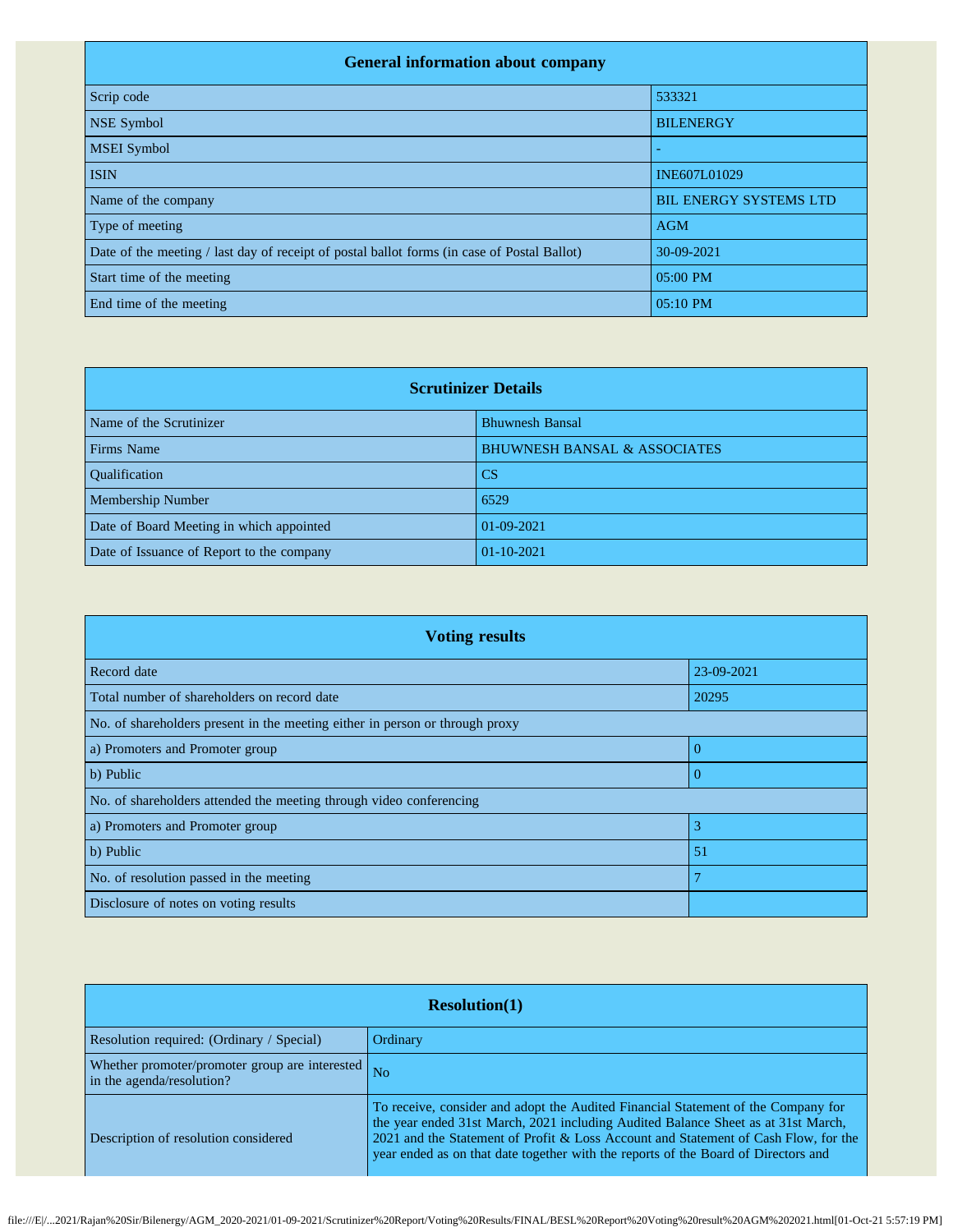|                                       |                                            |                       |                           | Auditors thereon                              |                                  |                                |                                            |                                          |
|---------------------------------------|--------------------------------------------|-----------------------|---------------------------|-----------------------------------------------|----------------------------------|--------------------------------|--------------------------------------------|------------------------------------------|
| Category                              | Mode of<br>voting                          | No. of<br>shares held | No. of<br>votes<br>polled | % of Votes polled<br>on outstanding<br>shares | No. of<br>$votes - in$<br>favour | No. of<br>$votes -$<br>against | % of votes in<br>favour on votes<br>polled | % of Votes<br>against on votes<br>polled |
|                                       |                                            | (1)                   | (2)                       | $(3)=[(2)/(1)]*100$                           | (4)                              | (5)                            | $(6)=[(4)/(2)]*100$                        | $(7)=[(5)/(2)]*100$                      |
|                                       | E-Voting                                   |                       | 67209400                  | 67.9355                                       | 67209400                         | $\overline{0}$                 | 100                                        | $\overline{0}$                           |
| Promoter                              | Poll                                       |                       | $\overline{0}$            | $\overline{0}$                                | $\overline{0}$                   | $\boldsymbol{0}$               | $\boldsymbol{0}$                           | $\overline{0}$                           |
| and<br>Promoter<br>Group              | Postal<br>Ballot (if<br>applicable)        | 98931240              | $\mathbf{0}$              | $\boldsymbol{0}$                              | $\mathbf{0}$                     | $\overline{0}$                 | $\mathbf{0}$                               | $\boldsymbol{0}$                         |
|                                       | Total                                      | 98931240              | 67209400                  | 67.9355                                       | 67209400                         | $\overline{0}$                 | 100                                        | $\overline{0}$                           |
|                                       | E-Voting                                   |                       | $\overline{0}$            | $\overline{0}$                                | $\overline{0}$                   | $\overline{0}$                 | $\mathbf{0}$                               | $\overline{0}$                           |
| Public-<br>Institutions               | Poll                                       |                       | $\overline{0}$            | $\boldsymbol{0}$                              | $\overline{0}$                   | $\boldsymbol{0}$               | $\boldsymbol{0}$                           | $\mathbf{0}$                             |
|                                       | Postal<br><b>Ballot</b> (if<br>applicable) | $\Omega$              | $\overline{0}$            | $\boldsymbol{0}$                              | $\theta$                         | $\boldsymbol{0}$               | $\mathbf{0}$                               | $\boldsymbol{0}$                         |
|                                       | Total                                      | $\Omega$              | $\overline{0}$            | $\overline{0}$                                | $\overline{0}$                   | $\overline{0}$                 | $\mathbf{0}$                               | $\overline{0}$                           |
|                                       | E-Voting                                   |                       | 5338991                   | 4.7464                                        | 5321819                          | 17172                          | 99.6784                                    | 0.3216                                   |
|                                       | Poll                                       |                       | $\overline{0}$            | $\boldsymbol{0}$                              | $\overline{0}$                   | $\overline{0}$                 | $\boldsymbol{0}$                           | $\overline{0}$                           |
| Public-<br>Non<br><b>Institutions</b> | Postal<br>Ballot (if<br>applicable)        | 112484760             | $\boldsymbol{0}$          | $\mathbf{0}$                                  | $\boldsymbol{0}$                 | $\boldsymbol{0}$               | $\mathbf{0}$                               | $\boldsymbol{0}$                         |
|                                       | Total                                      | 112484760             | 5338991                   | 4.7464                                        | 5321819                          | 17172                          | 99.6784                                    | 0.3216                                   |
|                                       | Total                                      | 211416000             | 72548391                  | 34.3155                                       | 72531219                         | 17172                          | 99.9763                                    | 0.0237                                   |
| Whether resolution is Pass or Not.    |                                            |                       |                           |                                               |                                  |                                | Yes                                        |                                          |
| Disclosure of notes on resolution     |                                            |                       |                           |                                               |                                  |                                |                                            |                                          |

| <b>Details of Invalid Votes</b> |              |  |  |  |  |  |
|---------------------------------|--------------|--|--|--|--|--|
| Category                        | No. of Votes |  |  |  |  |  |
| Promoter and Promoter Group     |              |  |  |  |  |  |
| <b>Public Insitutions</b>       |              |  |  |  |  |  |
| <b>Public - Non Insitutions</b> |              |  |  |  |  |  |

| <b>Resolution(2)</b>                                                        |                                           |                       |                           |                                                                           |                                  |                                |                                            |                                          |
|-----------------------------------------------------------------------------|-------------------------------------------|-----------------------|---------------------------|---------------------------------------------------------------------------|----------------------------------|--------------------------------|--------------------------------------------|------------------------------------------|
|                                                                             | Resolution required: (Ordinary / Special) |                       |                           | Ordinary                                                                  |                                  |                                |                                            |                                          |
| Whether promoter/promoter group are interested in<br>the agenda/resolution? |                                           |                       |                           | N <sub>o</sub>                                                            |                                  |                                |                                            |                                          |
| Description of resolution considered                                        |                                           |                       | Company:-                 | To Appoint Mr Rajendra Kumar Choudhary (DIN: 00494663) as Director of the |                                  |                                |                                            |                                          |
| Category                                                                    | Mode of<br>voting                         | No. of<br>shares held | No. of<br>votes<br>polled | % of Votes polled<br>on outstanding<br>shares                             | No. of<br>$votes - in$<br>favour | No. of<br>$votes -$<br>against | % of votes in<br>favour on votes<br>polled | % of Votes<br>against on votes<br>polled |
|                                                                             |                                           | (1)                   | (2)                       | $(3)=[(2)/(1)]*100$                                                       | (4)                              | (5)                            | $(6)=[(4)/(2)]*100$                        | $(7)=[(5)/(2)]*100$                      |
|                                                                             | E-Voting                                  |                       | 10573540                  | 10.6878                                                                   | 10573540                         | $\Omega$                       | 100                                        | $\Omega$                                 |
| Promoter and                                                                | Poll                                      |                       | $\Omega$                  | $\Omega$                                                                  | $\theta$                         | $\Omega$                       | $\overline{0}$                             | $\Omega$                                 |
| Promoter                                                                    | Postal Ballot                             | 98931240              |                           |                                                                           |                                  |                                |                                            |                                          |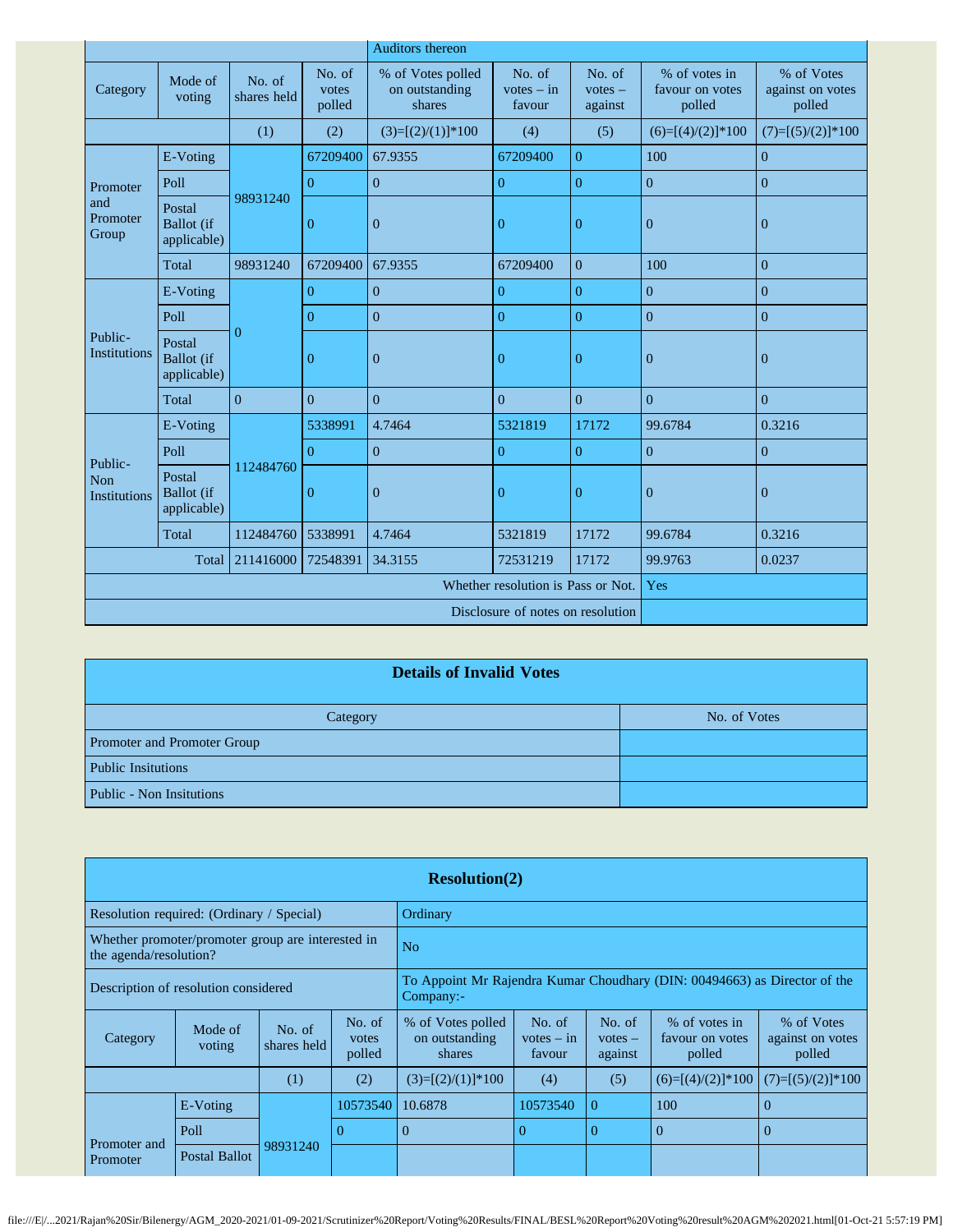| Group                                    | $($ if<br>applicable)                       |           | $\overline{0}$ | $\boldsymbol{0}$ | $\overline{0}$ | $\overline{0}$ | $\mathbf{0}$   | $\mathbf{0}$   |
|------------------------------------------|---------------------------------------------|-----------|----------------|------------------|----------------|----------------|----------------|----------------|
|                                          | Total                                       | 98931240  | 10573540       | 10.6878          | 10573540       | $\overline{0}$ | 100            | $\overline{0}$ |
|                                          | E-Voting                                    |           | $\Omega$       | $\overline{0}$   | $\theta$       | $\Omega$       | $\overline{0}$ | $\mathbf{0}$   |
|                                          | Poll                                        |           | $\Omega$       | $\overline{0}$   | $\overline{0}$ | $\overline{0}$ | $\Omega$       | $\overline{0}$ |
| Public-<br><b>Institutions</b>           | <b>Postal Ballot</b><br>(if)<br>applicable) | $\Omega$  | $\overline{0}$ | $\mathbf{0}$     | $\theta$       | $\overline{0}$ | $\mathbf{0}$   | $\overline{0}$ |
|                                          | Total                                       | $\Omega$  | $\overline{0}$ | $\boldsymbol{0}$ | $\mathbf{0}$   | $\mathbf{0}$   | $\overline{0}$ | $\overline{0}$ |
|                                          | E-Voting                                    |           | 5338991        | 4.7464           | 5320619        | 18372          | 99.6559        | 0.3441         |
|                                          | Poll                                        |           | $\Omega$       | $\overline{0}$   | $\Omega$       | $\Omega$       | $\Omega$       | $\mathbf{0}$   |
| Public-Non<br>Institutions               | <b>Postal Ballot</b><br>(if)<br>applicable) | 112484760 | $\overline{0}$ | $\mathbf{0}$     | $\theta$       | $\overline{0}$ | $\mathbf{0}$   | $\mathbf{0}$   |
|                                          | Total                                       | 112484760 | 5338991        | 4.7464           | 5320619        | 18372          | 99.6559        | 0.3441         |
| 211416000<br>7.5266<br>15912531<br>Total |                                             |           |                |                  | 15894159       | 18372          | 99.8845        | 0.1155         |
| Whether resolution is Pass or Not.       |                                             |           |                |                  |                |                | Yes            |                |
| Disclosure of notes on resolution        |                                             |           |                |                  |                |                |                |                |

| <b>Details of Invalid Votes</b> |              |  |  |  |  |
|---------------------------------|--------------|--|--|--|--|
| Category                        | No. of Votes |  |  |  |  |
| Promoter and Promoter Group     |              |  |  |  |  |
| <b>Public Insitutions</b>       |              |  |  |  |  |
| Public - Non Insitutions        |              |  |  |  |  |

| <b>Resolution(3)</b>                                                        |                                             |                       |                                                                                                                                           |                                               |                                  |                                |                                            |                                          |
|-----------------------------------------------------------------------------|---------------------------------------------|-----------------------|-------------------------------------------------------------------------------------------------------------------------------------------|-----------------------------------------------|----------------------------------|--------------------------------|--------------------------------------------|------------------------------------------|
| Resolution required: (Ordinary / Special)                                   |                                             |                       |                                                                                                                                           | Special                                       |                                  |                                |                                            |                                          |
| Whether promoter/promoter group are interested in<br>the agenda/resolution? |                                             |                       | No                                                                                                                                        |                                               |                                  |                                |                                            |                                          |
| Description of resolution considered                                        |                                             |                       | To Appoint Mr Michael Elias Dalmet (DIN: 07240618) as an Independent<br>Director for the term of five years on the Board of the Company:- |                                               |                                  |                                |                                            |                                          |
| Category                                                                    | Mode of<br>voting                           | No. of<br>shares held | No. of<br>votes<br>polled                                                                                                                 | % of Votes polled<br>on outstanding<br>shares | No. of<br>$votes - in$<br>favour | No. of<br>$votes -$<br>against | % of votes in<br>favour on votes<br>polled | % of Votes<br>against on votes<br>polled |
| (1)<br>(2)                                                                  |                                             |                       | $(3)=[(2)/(1)]*100$                                                                                                                       | (4)                                           | (5)                              | $(6)=[(4)/(2)]*100$            | $(7)=[(5)/(2)]*100$                        |                                          |
|                                                                             | E-Voting                                    |                       | 67209400                                                                                                                                  | 67.9355                                       | 67209400                         | $\overline{0}$                 | 100                                        | $\mathbf{0}$                             |
|                                                                             | Poll                                        |                       | $\Omega$                                                                                                                                  | $\Omega$                                      | $\theta$                         | $\Omega$                       | $\Omega$                                   | $\Omega$                                 |
| Promoter and<br>Promoter<br>Group                                           | <b>Postal Ballot</b><br>(f)<br>applicable)  | 98931240              | $\theta$                                                                                                                                  | $\theta$                                      | $\Omega$                         | $\overline{0}$                 | $\Omega$                                   | $\overline{0}$                           |
|                                                                             | Total                                       | 98931240              | 67209400                                                                                                                                  | 67.9355                                       | 67209400                         | $\Omega$                       | 100                                        | $\Omega$                                 |
|                                                                             | E-Voting                                    |                       | $\Omega$                                                                                                                                  | $\Omega$                                      | $\Omega$                         | $\Omega$                       | $\Omega$                                   | $\mathbf{0}$                             |
|                                                                             | Poll                                        |                       | $\Omega$                                                                                                                                  | $\Omega$                                      | $\theta$                         | $\Omega$                       | $\Omega$                                   | $\Omega$                                 |
| Public-<br><b>Institutions</b>                                              | <b>Postal Ballot</b><br>(if)<br>applicable) | 0                     | $\Omega$                                                                                                                                  | $\overline{0}$                                | $\Omega$                         | $\overline{0}$                 | $\Omega$                                   | $\Omega$                                 |
|                                                                             |                                             |                       |                                                                                                                                           |                                               |                                  |                                |                                            |                                          |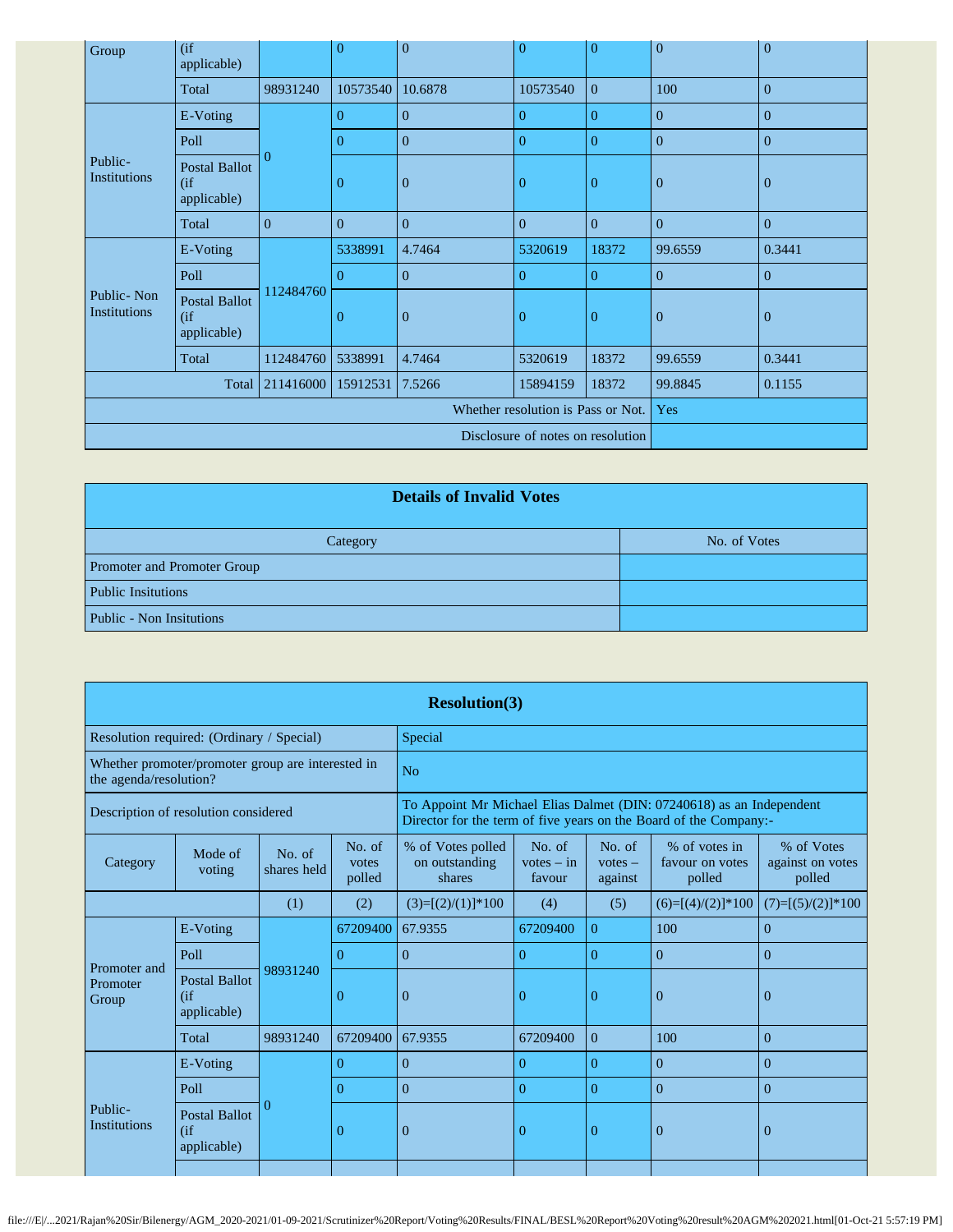|                                         | Total                                       | $\Omega$          | $\Omega$ | $\overline{0}$ | $\theta$ | $\Omega$       | $\overline{0}$ | $\Omega$ |
|-----------------------------------------|---------------------------------------------|-------------------|----------|----------------|----------|----------------|----------------|----------|
|                                         | E-Voting                                    |                   | 5338991  | 4.7464         | 5320619  | 18372          | 99.6559        | 0.3441   |
|                                         | Poll                                        |                   |          | $\overline{0}$ |          | $\Omega$       | $\Omega$       | $\theta$ |
| Public - Non<br><b>Institutions</b>     | <b>Postal Ballot</b><br>(if)<br>applicable) | 112484760         | $\theta$ | $\mathbf{0}$   | $\Omega$ | $\overline{0}$ | $\theta$       | $\theta$ |
|                                         | Total                                       | 112484760 5338991 |          | 4.7464         | 5320619  | 18372          | 99.6559        | 0.3441   |
| 211416000   72548391   34.3155<br>Total |                                             |                   |          |                | 72530019 | 18372          | 99.9747        | 0.0253   |
|                                         |                                             | Yes               |          |                |          |                |                |          |
| Disclosure of notes on resolution       |                                             |                   |          |                |          |                |                |          |

| <b>Details of Invalid Votes</b> |              |  |  |  |  |  |
|---------------------------------|--------------|--|--|--|--|--|
| Category                        | No. of Votes |  |  |  |  |  |
| Promoter and Promoter Group     |              |  |  |  |  |  |
| <b>Public Insitutions</b>       |              |  |  |  |  |  |
| Public - Non Insitutions        |              |  |  |  |  |  |

| <b>Resolution(4)</b>                                                        |                                               |                       |                           |                                                                                                                |                                  |                                |                                            |                                          |
|-----------------------------------------------------------------------------|-----------------------------------------------|-----------------------|---------------------------|----------------------------------------------------------------------------------------------------------------|----------------------------------|--------------------------------|--------------------------------------------|------------------------------------------|
| Resolution required: (Ordinary / Special)                                   |                                               |                       |                           | Ordinary                                                                                                       |                                  |                                |                                            |                                          |
| Whether promoter/promoter group are interested in<br>the agenda/resolution? |                                               |                       |                           | No                                                                                                             |                                  |                                |                                            |                                          |
| Description of resolution considered                                        |                                               |                       |                           | To Appoint Mr Sureshkumar Anandilal Choudhary (DIN: 00494510) as a Non-<br>Executive Director of the Company:- |                                  |                                |                                            |                                          |
| Category                                                                    | Mode of<br>voting                             | No. of<br>shares held | No. of<br>votes<br>polled | % of Votes polled<br>on outstanding<br>shares                                                                  | No. of<br>$votes - in$<br>favour | No. of<br>$votes -$<br>against | % of votes in<br>favour on votes<br>polled | % of Votes<br>against on votes<br>polled |
|                                                                             |                                               | (1)                   | (2)                       | $(3)=[(2)/(1)]*100$                                                                                            | (4)                              | (5)                            | $(6)=[(4)/(2)]*100$                        | $(7)=[(5)/(2)]*100$                      |
|                                                                             | E-Voting                                      |                       | 10573540                  | 10.6878                                                                                                        | 10573540                         | $\overline{0}$                 | 100                                        | $\overline{0}$                           |
|                                                                             | Poll                                          |                       | $\overline{0}$            | $\overline{0}$                                                                                                 | $\overline{0}$                   | $\overline{0}$                 | $\overline{0}$                             | $\overline{0}$                           |
| Promoter and<br>Promoter<br>Group                                           | <b>Postal Ballot</b><br>(if)<br>applicable)   | 98931240              | $\overline{0}$            | $\overline{0}$                                                                                                 | $\overline{0}$                   | $\theta$                       | $\overline{0}$                             | $\Omega$                                 |
|                                                                             | Total                                         | 98931240              | 10573540                  | 10.6878                                                                                                        | 10573540                         | $\Omega$                       | 100                                        | $\theta$                                 |
|                                                                             | E-Voting                                      |                       | $\overline{0}$            | $\theta$                                                                                                       | $\theta$                         | $\Omega$                       | $\theta$                                   | $\theta$                                 |
|                                                                             | Poll                                          |                       | $\overline{0}$            | $\overline{0}$                                                                                                 | $\overline{0}$                   | $\overline{0}$                 | $\overline{0}$                             | $\overline{0}$                           |
| Public-<br>Institutions                                                     | <b>Postal Ballot</b><br>(if)<br>applicable)   | $\Omega$              | $\theta$                  | $\theta$                                                                                                       | $\Omega$                         | $\theta$                       | $\Omega$                                   | $\Omega$                                 |
|                                                                             | <b>Total</b>                                  | $\Omega$              | $\Omega$                  | $\overline{0}$                                                                                                 | $\Omega$                         | $\overline{0}$                 | $\theta$                                   | $\theta$                                 |
|                                                                             | E-Voting                                      |                       | 5338991                   | 4.7464                                                                                                         | 5320619                          | 18372                          | 99.6559                                    | 0.3441                                   |
|                                                                             | Poll                                          |                       | $\overline{0}$            | $\overline{0}$                                                                                                 | $\overline{0}$                   | $\overline{0}$                 | $\overline{0}$                             | $\overline{0}$                           |
| Public-Non<br>Institutions                                                  | <b>Postal Ballot</b><br>$($ if<br>applicable) | 112484760             | $\theta$                  | $\overline{0}$                                                                                                 | $\overline{0}$                   | $\theta$                       | $\overline{0}$                             | $\overline{0}$                           |
|                                                                             | Total                                         | 112484760             | 5338991                   | 4.7464                                                                                                         | 5320619                          | 18372                          | 99.6559                                    | 0.3441                                   |
|                                                                             | Total                                         | 211416000             | 15912531                  | 7.5266                                                                                                         | 15894159                         | 18372                          | 99.8845                                    | 0.1155                                   |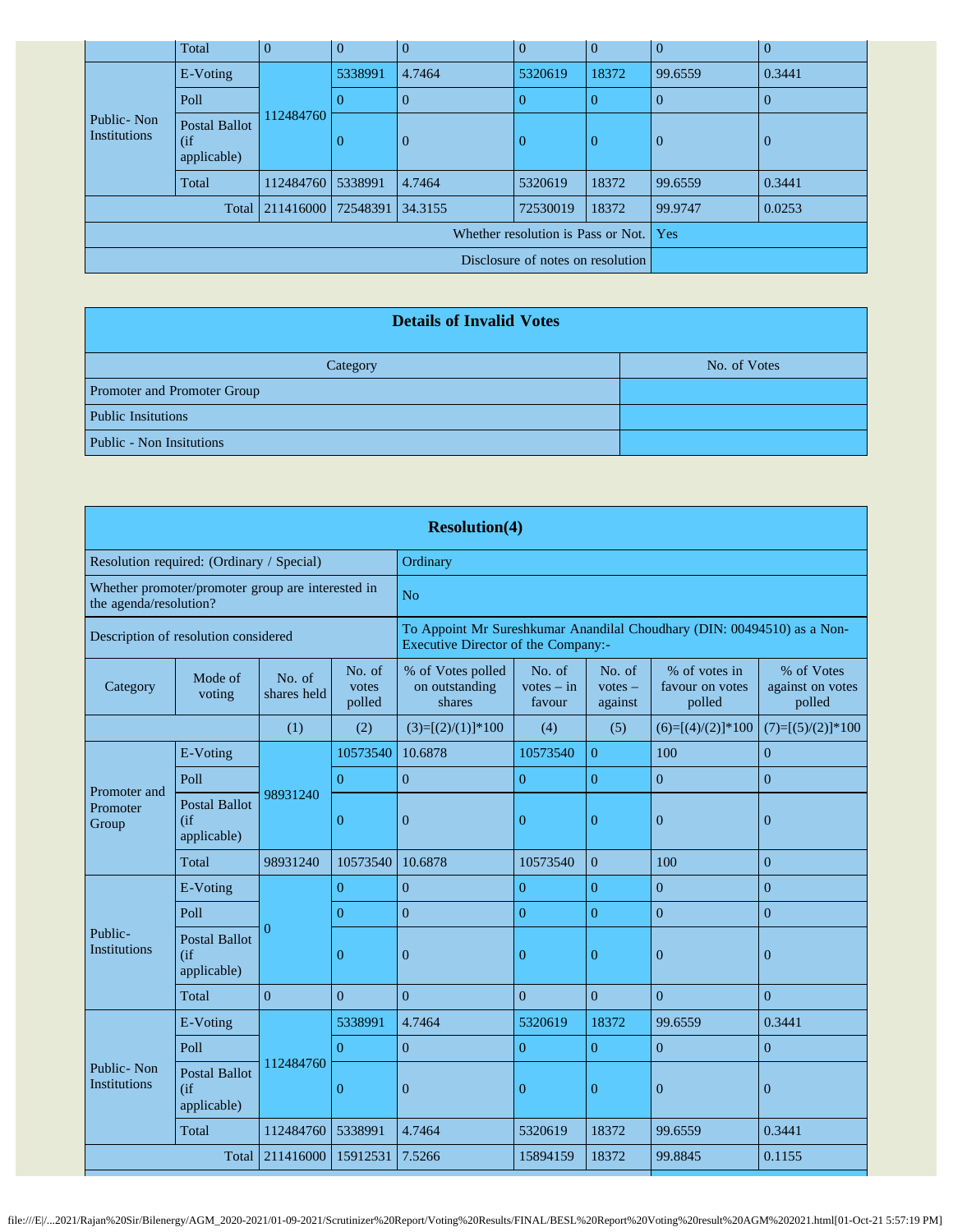Whether resolution is Pass or Not. Yes

Disclosure of notes on resolution

| <b>Details of Invalid Votes</b> |  |  |  |  |  |  |  |
|---------------------------------|--|--|--|--|--|--|--|
| No. of Votes<br>Category        |  |  |  |  |  |  |  |
| Promoter and Promoter Group     |  |  |  |  |  |  |  |
| <b>Public Insitutions</b>       |  |  |  |  |  |  |  |
| <b>Public - Non Insitutions</b> |  |  |  |  |  |  |  |

| <b>Resolution(5)</b>                                                        |                                              |                       |                           |                                                                                                                                      |                                    |                                |                                            |                                          |
|-----------------------------------------------------------------------------|----------------------------------------------|-----------------------|---------------------------|--------------------------------------------------------------------------------------------------------------------------------------|------------------------------------|--------------------------------|--------------------------------------------|------------------------------------------|
| Resolution required: (Ordinary / Special)                                   |                                              |                       | Special                   |                                                                                                                                      |                                    |                                |                                            |                                          |
| Whether promoter/promoter group are interested in<br>the agenda/resolution? |                                              |                       |                           | N <sub>o</sub>                                                                                                                       |                                    |                                |                                            |                                          |
| Description of resolution considered                                        |                                              |                       |                           | To Re-appoint Ms Kiren Shrivastav (DIN: 01078946) as an Independent Director<br>for term of five years on the Board of the Company:- |                                    |                                |                                            |                                          |
| Category                                                                    | Mode of<br>voting                            | No. of<br>shares held | No. of<br>votes<br>polled | % of Votes polled<br>on outstanding<br>shares                                                                                        | No. of<br>$votes - in$<br>favour   | No. of<br>$votes -$<br>against | % of votes in<br>favour on votes<br>polled | % of Votes<br>against on votes<br>polled |
|                                                                             |                                              | (1)                   | (2)                       | $(3)=[(2)/(1)]*100$                                                                                                                  | (4)                                | (5)                            | $(6)=[(4)/(2)]*100$                        | $(7)=[(5)/(2)]*100$                      |
|                                                                             | E-Voting                                     |                       | 67209400                  | 67.9355                                                                                                                              | 67209400                           | $\overline{0}$                 | 100                                        | $\boldsymbol{0}$                         |
|                                                                             | Poll                                         |                       | $\overline{0}$            | $\overline{0}$                                                                                                                       | $\overline{0}$                     | $\overline{0}$                 | $\overline{0}$                             | $\overline{0}$                           |
| Promoter and<br>Promoter<br>Group                                           | <b>Postal Ballot</b><br>(if)<br>applicable)  | 98931240              | $\overline{0}$            | $\boldsymbol{0}$                                                                                                                     | $\mathbf{0}$                       | $\overline{0}$                 | $\overline{0}$                             | $\mathbf{0}$                             |
|                                                                             | Total                                        | 98931240              | 67209400                  | 67.9355                                                                                                                              | 67209400                           | $\overline{0}$                 | 100                                        | $\overline{0}$                           |
|                                                                             | E-Voting                                     | $\Omega$              | $\overline{0}$            | $\overline{0}$                                                                                                                       | $\boldsymbol{0}$                   | $\overline{0}$                 | $\overline{0}$                             | $\overline{0}$                           |
|                                                                             | Poll                                         |                       | $\overline{0}$            | $\overline{0}$                                                                                                                       | $\overline{0}$                     | $\overline{0}$                 | $\overline{0}$                             | $\overline{0}$                           |
| Public-<br><b>Institutions</b>                                              | <b>Postal Ballot</b><br>(f)<br>applicable)   |                       | $\overline{0}$            | $\boldsymbol{0}$                                                                                                                     | $\mathbf{0}$                       | $\overline{0}$                 | $\overline{0}$                             | $\mathbf{0}$                             |
|                                                                             | Total                                        | $\theta$              | $\overline{0}$            | $\overline{0}$                                                                                                                       | $\mathbf{0}$                       | $\overline{0}$                 | $\overline{0}$                             | $\overline{0}$                           |
|                                                                             | E-Voting                                     |                       | 5338991                   | 4.7464                                                                                                                               | 5320619                            | 18372                          | 99.6559                                    | 0.3441                                   |
| Public-Non<br><b>Institutions</b>                                           | Poll                                         |                       | $\overline{0}$            | $\mathbf{0}$                                                                                                                         | $\overline{0}$                     | $\overline{0}$                 | $\overline{0}$                             | $\overline{0}$                           |
|                                                                             | <b>Postal Ballot</b><br>(i f)<br>applicable) | 112484760             | $\overline{0}$            | $\boldsymbol{0}$                                                                                                                     | $\boldsymbol{0}$                   | $\boldsymbol{0}$               | $\mathbf{0}$                               | $\mathbf{0}$                             |
|                                                                             | Total                                        | 112484760             | 5338991                   | 4.7464                                                                                                                               | 5320619                            | 18372                          | 99.6559                                    | 0.3441                                   |
| Total<br>211416000<br>72548391                                              |                                              |                       | 34.3155                   | 72530019                                                                                                                             | 18372                              | 99.9747                        | 0.0253                                     |                                          |
|                                                                             |                                              |                       |                           |                                                                                                                                      | Whether resolution is Pass or Not. |                                | Yes                                        |                                          |
|                                                                             |                                              |                       |                           |                                                                                                                                      | Disclosure of notes on resolution  |                                |                                            |                                          |

| <b>Details of Invalid Votes</b>    |  |  |  |  |  |  |
|------------------------------------|--|--|--|--|--|--|
| No. of Votes<br>Category           |  |  |  |  |  |  |
| <b>Promoter and Promoter Group</b> |  |  |  |  |  |  |
|                                    |  |  |  |  |  |  |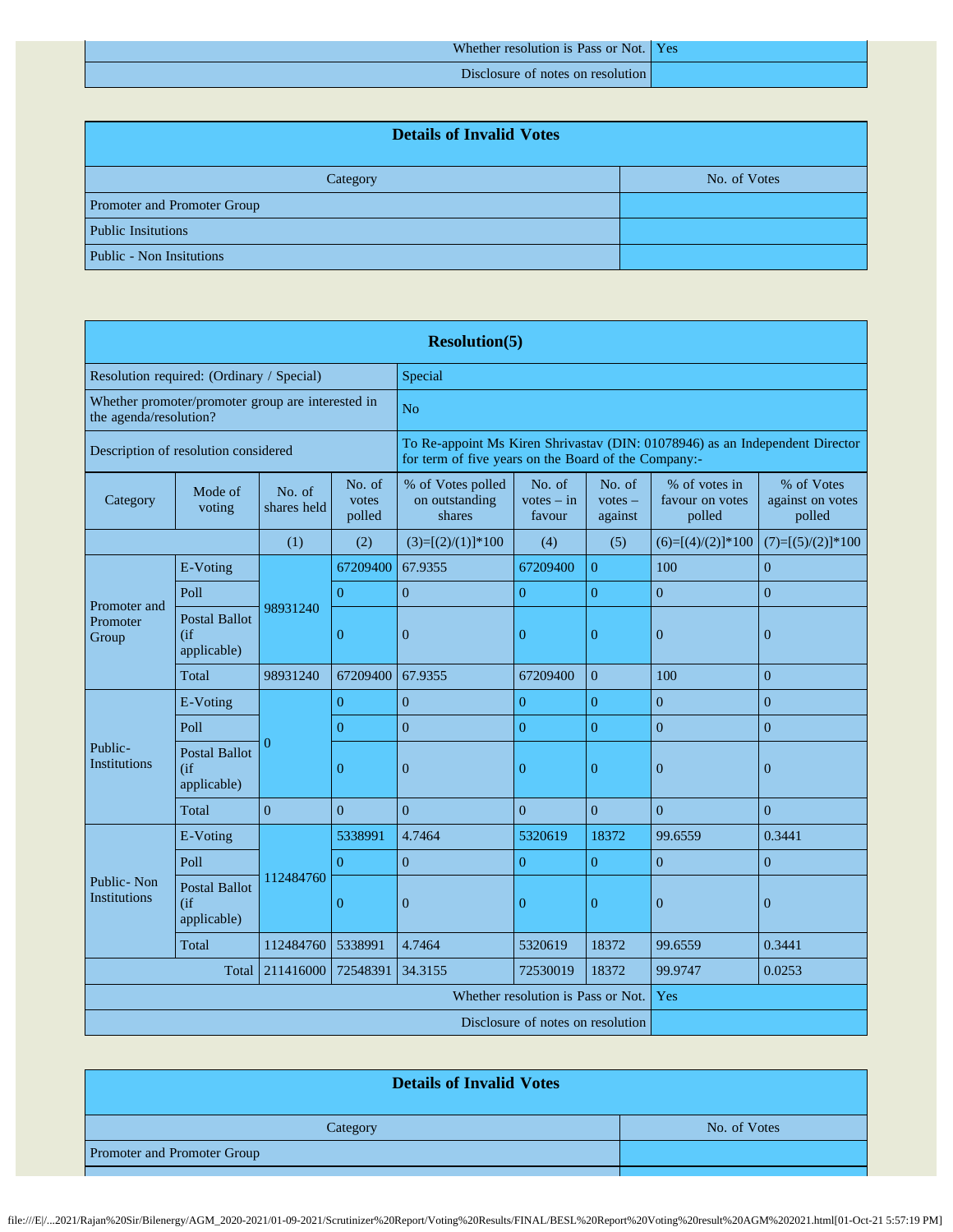| <b>Public Insitutions</b> |  |
|---------------------------|--|
| Public - Non Insitutions  |  |

| <b>Resolution(6)</b>                                                        |                                              |                       |                           |                                                                                                                                                |                                           |                                |                                            |                                          |  |
|-----------------------------------------------------------------------------|----------------------------------------------|-----------------------|---------------------------|------------------------------------------------------------------------------------------------------------------------------------------------|-------------------------------------------|--------------------------------|--------------------------------------------|------------------------------------------|--|
| Resolution required: (Ordinary / Special)                                   |                                              |                       | Special                   |                                                                                                                                                |                                           |                                |                                            |                                          |  |
| Whether promoter/promoter group are interested in<br>the agenda/resolution? |                                              |                       |                           | N <sub>o</sub>                                                                                                                                 |                                           |                                |                                            |                                          |  |
| Description of resolution considered                                        |                                              |                       |                           | To Re-appoint Mr Suresh Sakharam More (DIN: 06873425) as an Independent<br>Director for the period of five years on the Board of the Company:- |                                           |                                |                                            |                                          |  |
| Category                                                                    | Mode of<br>voting                            | No. of<br>shares held | No. of<br>votes<br>polled | % of Votes polled<br>on outstanding<br>shares                                                                                                  | No. of<br>$votes - in$<br>favour          | No. of<br>$votes -$<br>against | % of votes in<br>favour on votes<br>polled | % of Votes<br>against on votes<br>polled |  |
|                                                                             |                                              | (1)                   | (2)                       | $(3)=[(2)/(1)]*100$                                                                                                                            | (4)                                       | (5)                            | $(6)=[(4)/(2)]*100$                        | $(7)=[(5)/(2)]*100$                      |  |
|                                                                             | E-Voting                                     |                       | 67209400                  | 67.9355                                                                                                                                        | 67209400                                  | $\overline{0}$                 | 100                                        | $\mathbf{0}$                             |  |
|                                                                             | Poll                                         |                       | $\Omega$                  | $\overline{0}$                                                                                                                                 | $\overline{0}$                            | $\overline{0}$                 | $\overline{0}$                             | $\overline{0}$                           |  |
| Promoter and<br>Promoter<br>Group                                           | <b>Postal Ballot</b><br>(if<br>applicable)   | 98931240              | $\overline{0}$            | $\overline{0}$                                                                                                                                 | $\overline{0}$                            | $\overline{0}$                 | $\overline{0}$                             | $\overline{0}$                           |  |
|                                                                             | Total                                        | 98931240              | 67209400                  | 67.9355                                                                                                                                        | 67209400                                  | $\overline{0}$                 | 100                                        | $\boldsymbol{0}$                         |  |
|                                                                             | E-Voting                                     | 0                     | $\overline{0}$            | $\boldsymbol{0}$                                                                                                                               | $\boldsymbol{0}$                          | $\boldsymbol{0}$               | $\boldsymbol{0}$                           | $\overline{0}$                           |  |
|                                                                             | Poll                                         |                       | $\Omega$                  | $\overline{0}$                                                                                                                                 | $\theta$                                  | $\overline{0}$                 | $\overline{0}$                             | $\overline{0}$                           |  |
| Public-<br><b>Institutions</b>                                              | <b>Postal Ballot</b><br>(if)<br>applicable)  |                       | $\overline{0}$            | $\mathbf{0}$                                                                                                                                   | $\mathbf{0}$                              | $\overline{0}$                 | $\overline{0}$                             | $\mathbf{0}$                             |  |
|                                                                             | Total                                        | $\theta$              | $\Omega$                  | $\overline{0}$                                                                                                                                 | $\overline{0}$                            | $\overline{0}$                 | $\overline{0}$                             | $\overline{0}$                           |  |
|                                                                             | E-Voting                                     |                       | 5338991                   | 4.7464                                                                                                                                         | 5320619                                   | 18372                          | 99.6559                                    | 0.3441                                   |  |
|                                                                             | Poll                                         |                       | $\Omega$                  | $\overline{0}$                                                                                                                                 | $\overline{0}$                            | $\overline{0}$                 | $\overline{0}$                             | $\overline{0}$                           |  |
| Public-Non<br><b>Institutions</b>                                           | <b>Postal Ballot</b><br>(i f)<br>applicable) | 112484760             | $\Omega$                  | $\overline{0}$                                                                                                                                 | $\overline{0}$                            | $\theta$                       | $\mathbf{0}$                               | $\overline{0}$                           |  |
|                                                                             | Total                                        | 112484760             | 5338991                   | 4.7464                                                                                                                                         | 5320619                                   | 18372                          | 99.6559                                    | 0.3441                                   |  |
| Total<br>211416000<br>72548391                                              |                                              |                       | 34.3155                   | 72530019                                                                                                                                       | 18372                                     | 99.9747                        | 0.0253                                     |                                          |  |
|                                                                             |                                              |                       |                           |                                                                                                                                                | Yes<br>Whether resolution is Pass or Not. |                                |                                            |                                          |  |
| Disclosure of notes on resolution                                           |                                              |                       |                           |                                                                                                                                                |                                           |                                |                                            |                                          |  |

| <b>Details of Invalid Votes</b> |              |  |  |  |  |  |
|---------------------------------|--------------|--|--|--|--|--|
| Category                        | No. of Votes |  |  |  |  |  |
| Promoter and Promoter Group     |              |  |  |  |  |  |
| <b>Public Insitutions</b>       |              |  |  |  |  |  |
| Public - Non Insitutions        |              |  |  |  |  |  |

| <b>Resolution(7)</b>                              |          |  |  |  |  |
|---------------------------------------------------|----------|--|--|--|--|
| Resolution required: (Ordinary / Special)         | Ordinarv |  |  |  |  |
| Whether promoter/promoter group are interested in |          |  |  |  |  |